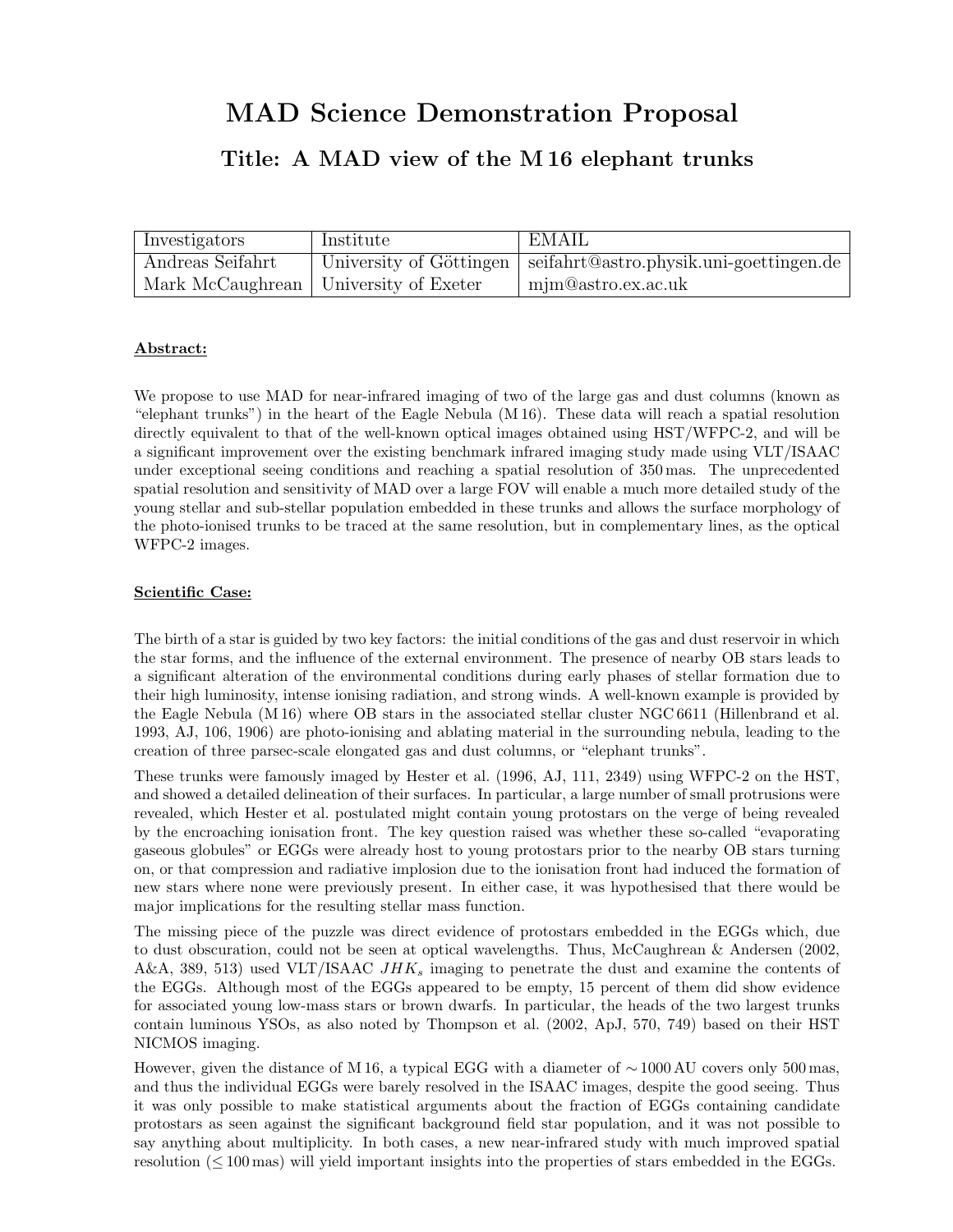When placing these sources in a colour–magnitude diagram to determine their masses, a reliable correction for the highly variable extinction in this region is essential. We thus propose for an additional Br $\gamma$  image that allows a direct extinction mapping of the covered region in combination with the WFPC-2  $H\alpha$ emission-line image, assuming case-B. Such a comparison will also allow to diagnose conditions in the ionisation front as it sweeps over and exposes the trunks.

The proposed MAD imaging study will improve our understanding of the actual importance of the interplay of in-situ conditions and environmental influence on star formation in general. The specific aims are as follow:

- To investigate the detailed nature of the bright sources at the tips of the two main trunks and the morphology of their surroundings;
- To complete the source list of the small cluster of objects at tip the main trunk;
- To identify lower-mass sub-stellar contents of the EGGs beyond the ISAAC detection and confusion limits;
- To provide detailed images of the ionisation front as it sweeps over the trunks, enabling a joint optical/infrared  $(H\alpha/Br\gamma)$  emission line study of the physical conditions in the front.

| Target RA | DEC | Filter | Magnitudes                                                    | Total integration Field                                                               |             |
|-----------|-----|--------|---------------------------------------------------------------|---------------------------------------------------------------------------------------|-------------|
|           |     |        |                                                               | time (sec)                                                                            | $(\arcsin)$ |
| M16-1     |     |        |                                                               | $18\,18\,50.30$ $-13\,48\,55.0$ $JHK_s, Br\gamma$ $JHK_s=11.4-20$ $1800.900.600.1800$ | $1\times1$  |
| M16-2     |     |        | $18\;18\;54.00$ -13 49 40.0 $JHK_s, Br\gamma$ $JHK_s=8.7$ -20 | 1800,900,600,1800                                                                     | $1\times1$  |
| M16-3     |     |        | $18\;18\;49.60$ -13 50 00.0 $JHK_s, Br\gamma$ $JHK_s=9.6$ -20 | 1800,900,600,1800                                                                     | $1\times1$  |

#### Guide stars

| Guide star  | - R A                   | <b>DEC</b>  | Vmag |
|-------------|-------------------------|-------------|------|
| S9K.J000836 | 18 18 50.68             | $-1348128$  | 11.2 |
| S9KJ000847  | 18 18 52 67             | -13 49 42.6 | 9.4  |
| S9KJ000845  | 18 18 46.01 -13 49 22.8 |             | 11.6 |

The asterism is a near-perfect equilateral triangle of foreground stars with magnitudes ranging between 9.4 and 11.6 mag in V, with the stars separated by about 1.6 arcmin. Although Field 3 falls off the triangle and has the widest distance to the next guide star, it will still provide important data for the head of the middle trunk and thus the embedded YSO2 at its tip, even under slightly reduced performance conditions.

#### Time Justification:

We will use three distinct pointings to cover the tips of the two trunks and a region with a considerable number of EGGs at the base of the largest trunk (see Fig. 1). Each pointing will be observed in a small dither pattern with a total integration time of 1800, 900, 600, and 1800s in J, H,  $K_s$  and Br $\gamma$ , respectively, for each pointing. With this integration time we will reach a limiting magnitude of ∼22 mag in J and  $\sim$ 20 mag in K<sub>s</sub>. This prediction is based on the experience with previous MAD data in regions of high extinction (e.g. the Trapezium cluster) after scaling the DIT and accounting for the saturation limit. These sensitivity limits will enable the detection of low-mass brown dwarfs in M16 under an average extinction of  $A_v \sim 10$ .